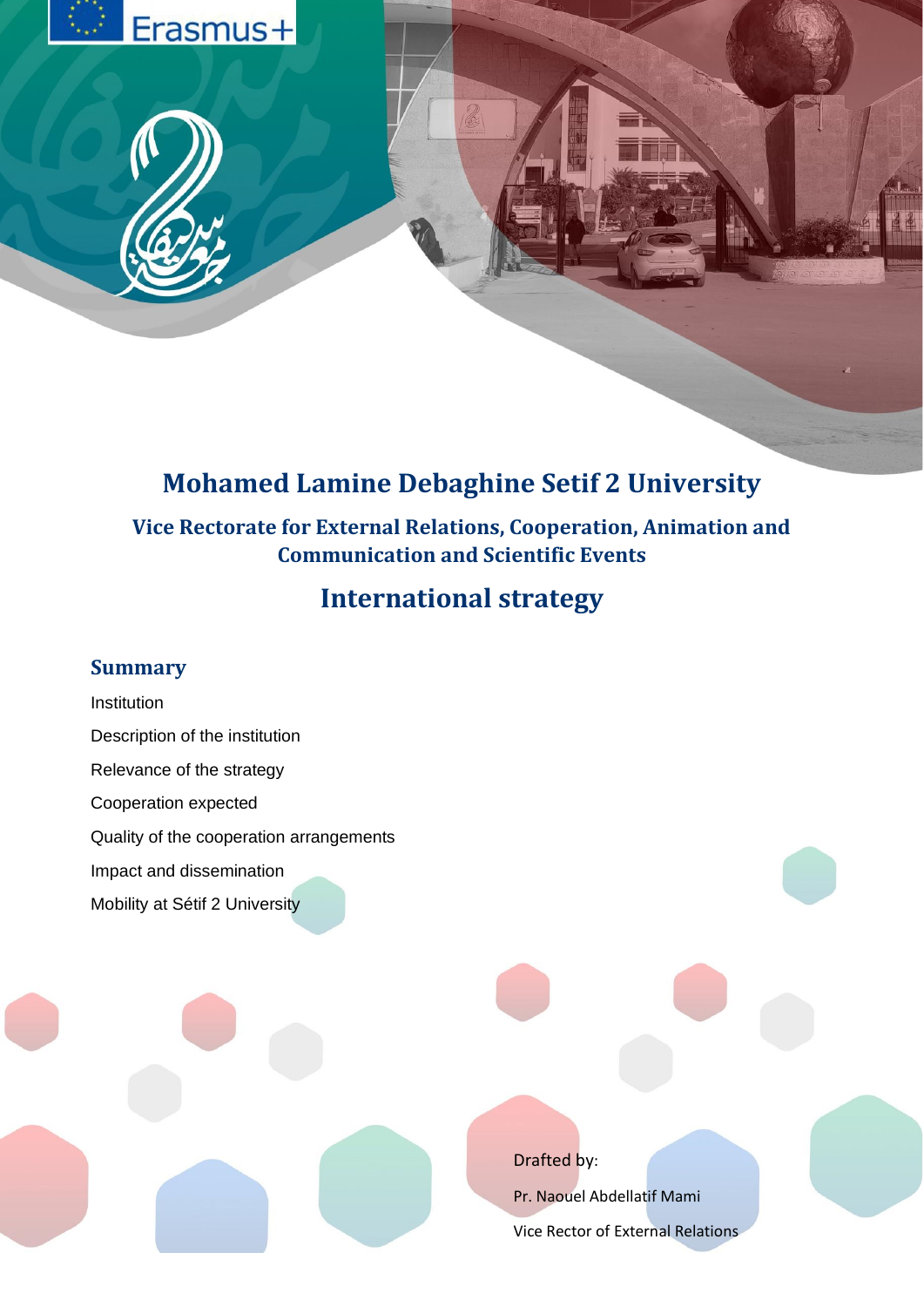## **Information about the university**

Complete name of the university: **Mohamed Lamine Debaghine, Sétif 2 University. ALGERIA**

Person responsible of the application (**contact person**)

Title: **Professor** Family name: **ABDELLATIF MAMI**

First name: **Naouel**

Function: **Vice Rector in charge of the External relations, Cooperation, Animation, Communication and Scientific Events.** 

E-mail : **dr.abdellatifnaouel@yahoo.fr**

Address Rectorat 4ème étage. El Hidhab. Sétif 19000. Algérie

phone: +213 36 66 11 82

Fax: + 213 36 66 11 80

Legal Representative Title: **Professor** Family Name: **GUECHI** First name: **Khier** Function: **Rector** E-mail: **kguechi.faclaw@yahoo.fr** phone 1: +213 36 66 11 88 Fax: +213 36 66 11 26

1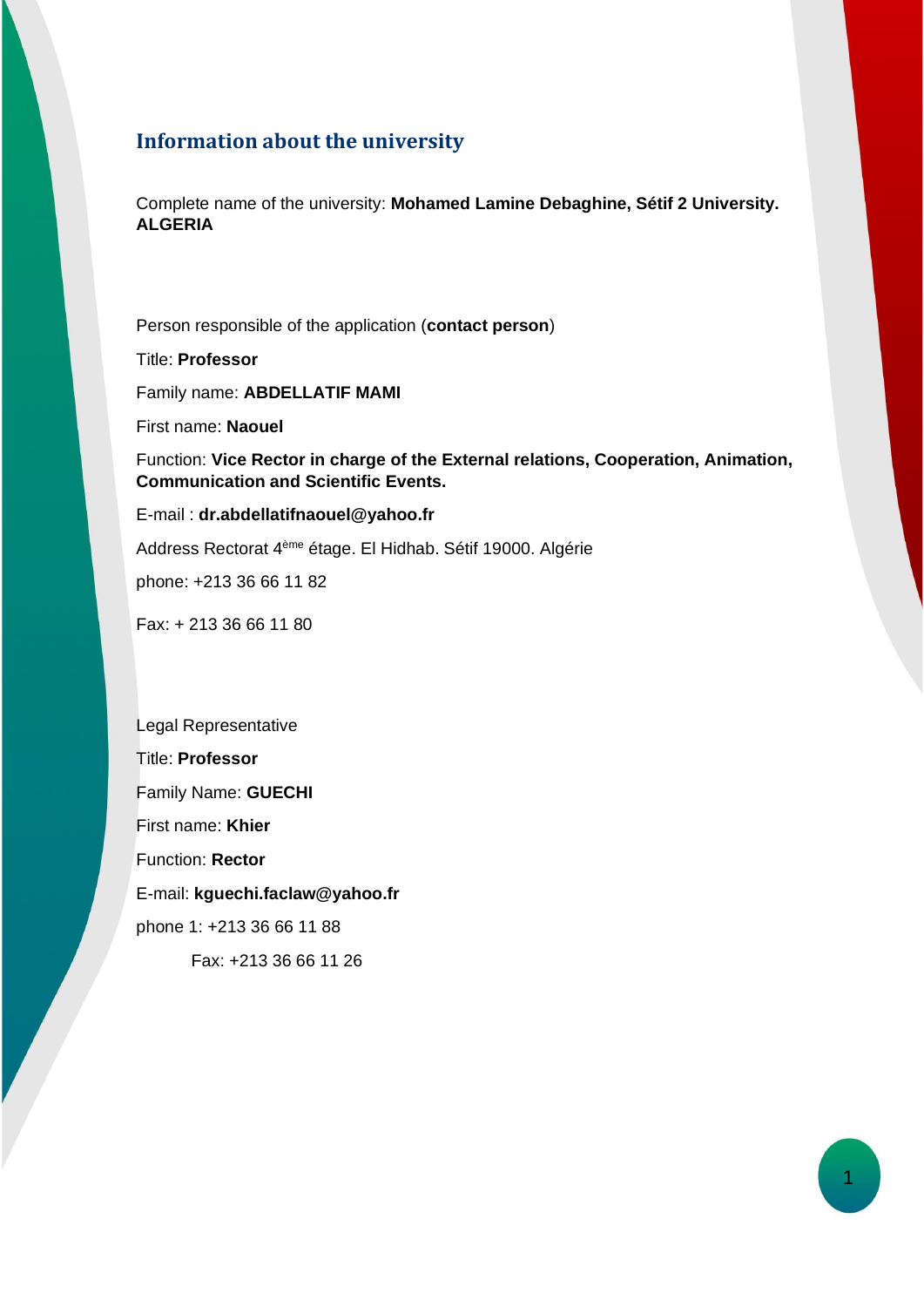## **Description of the institution**

Mohamed Lamine Debaghine University - Setif 2- is a public institution of higher education and scientific research under the supervision of the Ministry of Higher Education and Scientific Research of Algeria (MESRS), founded by the Executive Decree of 28 November 2011 and this after the split of the Ferhat Abbas University -Sétif- created in 1978 into two.

The institution is specialized in the humanities and social sciences and it includes 3 main faculties:

#### **1. The Faculty of Letters and Languages with 3 departments & 10241 student**

- ✓ Department of Arabic Language and Literature.
- ✓ Department of French Language and Literature.
- $\checkmark$  Department of English Language and Literature.

#### **2. Faculty of Law and Political Sciences with 8726 student**

- $\checkmark$  Department of law.
- ✓ Department of Political Sciences.
- ✓ Department of General Administration.

#### **3. Faculty of social and human sciences with 13470 student**

- $\checkmark$  Department of Sociology.
- ✓ Department of Psychology, Educational Sciences and Speech-Language Pathology.
- ✓ Department of Information Science and Communication.
- $\checkmark$  Department of History and Archeology.
- ✓ Department of Philosophy.
- ✓ Department of Science and Technology of Physical and Sports Activities.

The university counts

- ➢ 786 Teachers: 80 Professors from universities, 224 Masters of lectures A, 192 Masters of lectures B, 290 Assistant teachers
- ➢ 32437 students and 16000 teaching places.
- $\geq$  609 agents affiliated with the administrative staff.
- ➢ Four (4) libraries: a central library comprising 196,651 books, 3320 periodicals, 2036 theses and dissertations and one space. In addition, there is a specialized library at each faculty level.
- ➢ Seventeen (17) research laboratories.

In addition to pedagogy and research, Sétif 2 University provides training and retraining for academic and administrative staff through direct access to the Tele-Teaching Center and the Center for Intensive Language Teaching ( CEIL). These allow the university community to:

- $\triangleright$  acquire new methods for research and training upgrading;
- ➢ Promote courses in languages and human sciences;
- ➢ Contribute to the production and dissemination of knowledge and technology.
- $\triangleright$  Evaluate the results of research and disseminate scientific and technological information.

Since the adoption of the Bologna Process (L.M.D.), the institution has implemented the European Credit System (E.C.T.S.) and participates in the EURASMUS + program through its policy of openness and internationalization.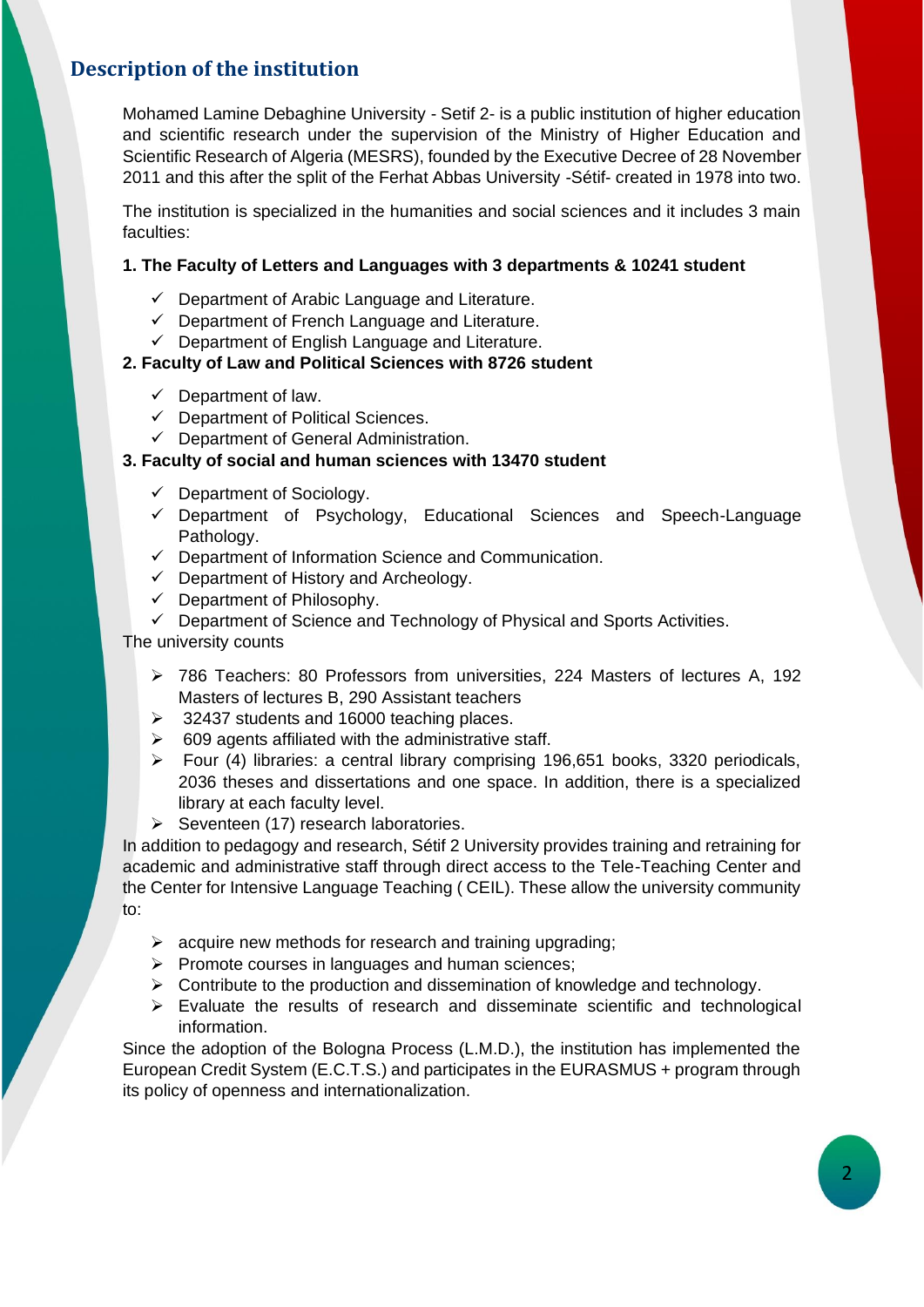It is a partner in the various actions promulgated by the program, including Key Action 107 on mobility and Key Action 2 on Capacity Building in Higher Education.

Currently, Mohamed Lamine Debaghine University, Sétif 2 is the coordinator of a CBHE project entitled: "**Creation of Institutional Capacity for the Integration of Refugees in Higher Education**" (www.ciresproject.eu). She is a partner in the AARMENA project on reconciliation and living together policies with a consortium coordinated by the University of Jena in Germany. It is also a partner of the CLOC project on the digitization of higher education in the Maghreb countries. It manages more than 200 mobilities and bilateral cooperation projects

The university has a department of physical activity and sports with the following offers:

#### **At the level of Bachelor:**

- 1. Bachelor of Sports Training
- 2. Bachelor of physical activity and sports education

#### **Master:**

- 1. Elite Sports Training
- 2. Physical Activity and School Sports

Lectures are provided in Arabic but the university offers intensive courses in Arabic and French too.

#### **- Relevance of the strategy**

The international strategy of Mohamed Lamine Debaghine, Sétif 2 University focuses on the sustainable development of institutional relationships and strategic activities that will underpin its international profile in the future. Cooperation and mobility are central to the international strategy as they guide institutional actions in teaching, research and outreach to the global community. The ERASMUS + network is an important part of the internationalization strategy. In line with the Algerian national values and Mohamed Lamine Debaghine Sétif 2 University's profile, the University maintains important relationships in Erasmus member countries which focus on capacity-building through knowledge transfer and human capital development. In choosing partners for cooperation, mobility and other strategic activities, Sétif 2 University has three main criteria: the partners share a common commitment to quality education, mobility and project development; the partners take a long-term view of the projects to be developed; and the partnership is built upon a win-win basis. The focus is based not on geographic location but on the activities planned under the partnership. Since 2011, Sétif 2 University is focusing on creating deeper and more active partnerships in strategic activity areas with institutions and organizations in EU and non-EU countries. This year, we are enlarging our scope of cooperation. Cooperation partnerships are most often developed in conjunction with existing ERASMUS + partners. However, the university remains very open to establishing new ERASMUS + partnerships for long-term and strategic projects. Mohamed Lamine Debaghine, Sétif 2 University is part of the UNIMED, a global network of universities which promotes internationalization of higher education across the network. SETIF 2 university tries to play a proactive role since its creation and will do further in developing mobility and research projects within the Erasmus network.

Sétif 2 University is coordinator of a very important project on Refugees' integration in Higher Education. A major project will be undertaken on approaches to human rights issues as well as to developing international networks. For students, mobility activities aim to build international competencies (including language) and employability for Sétif 2 university graduates, and for students who will be graduating from partner institutions.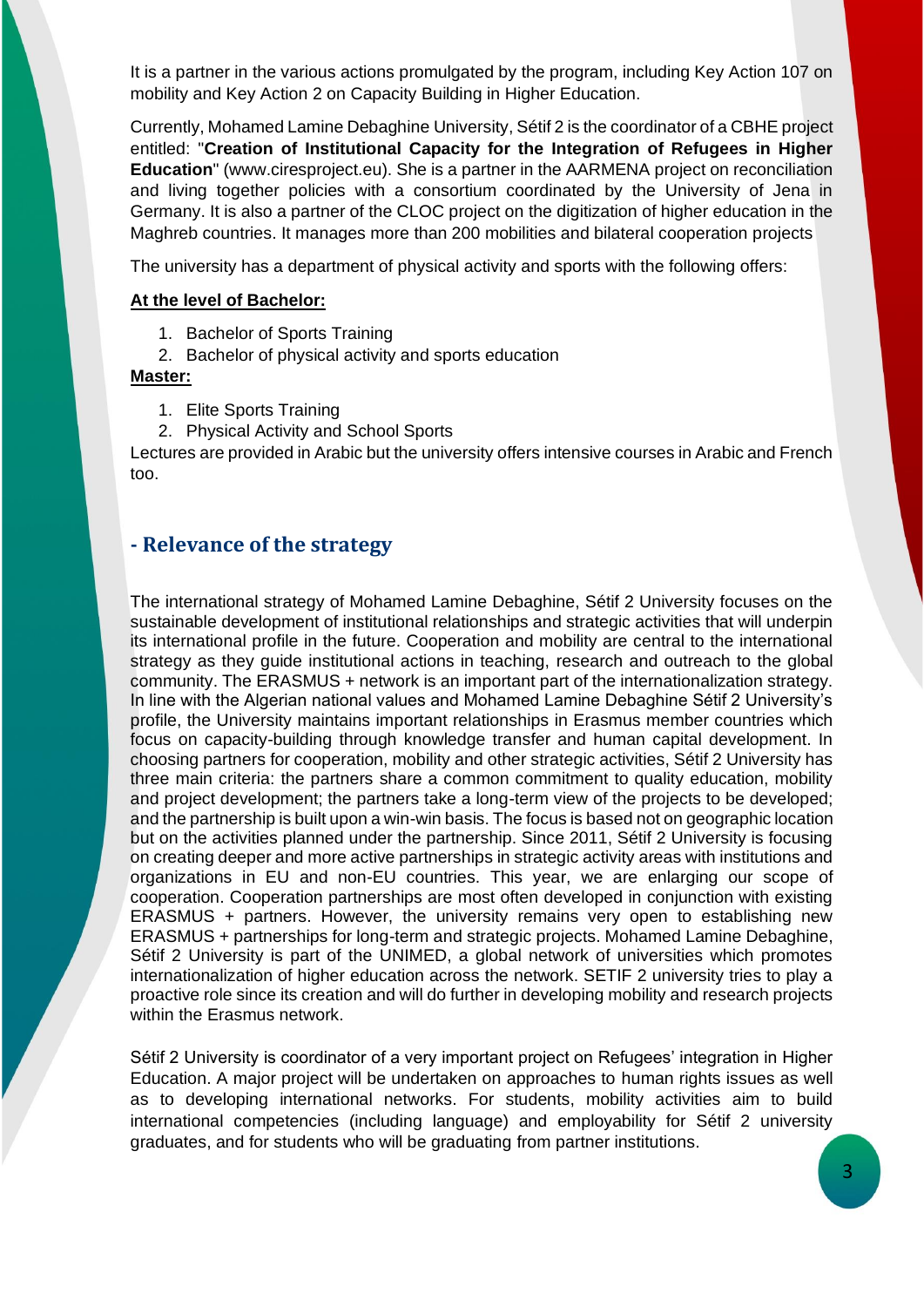Sétif 2 university uses ECTS within the Bologna Process which has been applied in Algeria since the academic year 2004 – 2005 and it has fully implemented the Diploma Supplement across all programs. This also includes a focus on students from disciplines with low rates of mobility, such as social and human sciences. Extending the availability of double degrees for students in all degree cycles is also an objective and a priority. For students who cannot participate in mobility programs, the extension of projects under the framework of Sétif 2 university's Internationalization at Home is an important strategy. Staff mobility has two focuses: developing international research and cooperation projects, and supporting student mobility activities with partner institutions. Both of these focuses aim to further develop the capacity of staff to improve the quality and relevance of Sétif 2 university's teaching and research. Training projects have a strong focus on capacity development and sustainable outcomes with a balance between EU and non-EU participants and partners. Moreover, double and joint doctoral programs are also considered strategic and important for sustainable international research collaboration, and we hope to develop them accurately in the near future.

## -**Cooperation expected**

Cooperation projects are an integral part of the internationalization strategy of Mohamed Lamine Debaghine University, Sétif 2, and are considered a central resource for faculty and students. One of the main cooperation strategies is to invest in existing projects with partner universities and professors' networks between institutions to strengthen the sustainability of outcomes for all participants. By adopting new priorities compatible with the current focus and activities, the mobility project can have a wider impact and build capacity. The second strategy of Mohamed Lamine Debaghine University, Sétif 2 is to invest in the possibilities offered by Erasmus + programs. Our university seeks to integrate existing networks into cooperation projects and to establish new networks in new fields of activity, such as law and political science as well as history and archeology. In addition, Sétif 2 University invests in the social and human sciences, all disciplines combined: psychology, sociology, history, philosophy, law and political science, arts and literature, literature and languages, neuroscience and sport. Through these disciplines, research skills are disseminated and applied to social and scientific problems in partner countries. The professors and students of Sétif 2 University are essential resources in this process as they support the activities of many research activities, especially in the Arab world.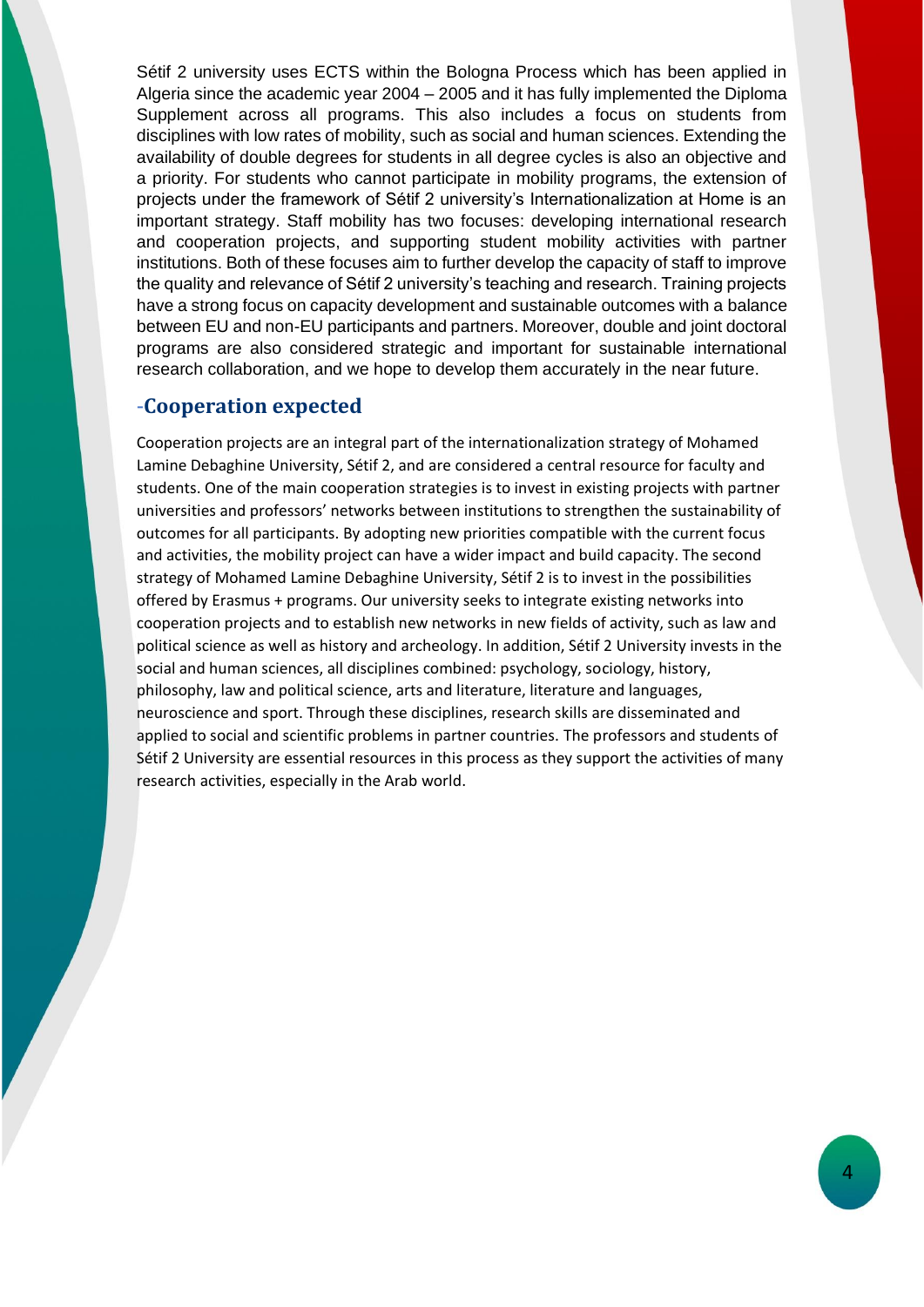#### **Quality of the cooperation arrangements**

Cooperation projects constitute an integral part of Mohamed Lamine Debaghine, Sétif 2 University's priority and is considered as a central resource for faculty and students. One of the primary strategies in cooperation is to invest in existing projects such as Ci-RES, ESAGOV, PraNet, ABDEM, DIRE-MED and networks to strengthen the sustainability of outcomes for all participants. By adopting new priorities that are consistent with the current direction and activities, projects can achieve a broader impact and stronger capacity development. Mohamed Lamine Debaghine, Sétif 2 university's second strategy is to invest in possibilities created by the Erasmus+ KA107 and H2020. Our university will be seeking to join existing networks in cooperation projects, and to establish new networks in new areas of activity. Sétif 2 University invests in the fields of social and human sciences, with all its disciplines, psychology, sociology, history, philosophy, law and political sciences, arts and literature, letters and languages, neuroscience and sports. Through these disciplines, research expertise is disseminated and applied to social and scientific problems with partner countries. Sétif 2 university faculty and students are key resources in this process as they support activities in many research activities. The focus in this project is likely to increase in the future as more staff and students become involved in new projects.

Entrepreneurship and employability constitute a major focus for cooperation projects. In this area, projects focus on empowering individuals and communities to develop sustainable business enterprises within their local environment. An instrument to reach this sustainable outcome is to invest in research within local communities to connect the academic and business sectors

### **Impact and dissemination**

In times of recession, with the percentage of youth unemployment, the Algerian desire from this strategy is to invest in education and seize the international opportunities as the first step to change lives and open minds giving opportunities to students, researchers, professionals, unemployed people and young entrepreneurs for their self-development and for their own national growth in terms of culture, education and employment. In this context, the centrality covered by this program is to play a key role as strategic incentive for the university. Increasing the number of mobile students is essential for the development of our youth since it creates personal and academic benefits. Mobility is essential (since the Bologna process has been implemented in Algeria in 2004 - 2005) to ensure high quality higher education and it is also an important pillar for exchange and collaboration with a higher education institutions**.** However, there are still several challenges to be overcome in order to secure the increase in mobility. Therefore, within this framework, the mobility consortium which will be led here seeks to address the above-mentioned needs and to overcome those obstacles that might prevent university cooperation between Mohamed Lamine Debaghine, Sétif 2 University and Higher Education Institutions in Spain.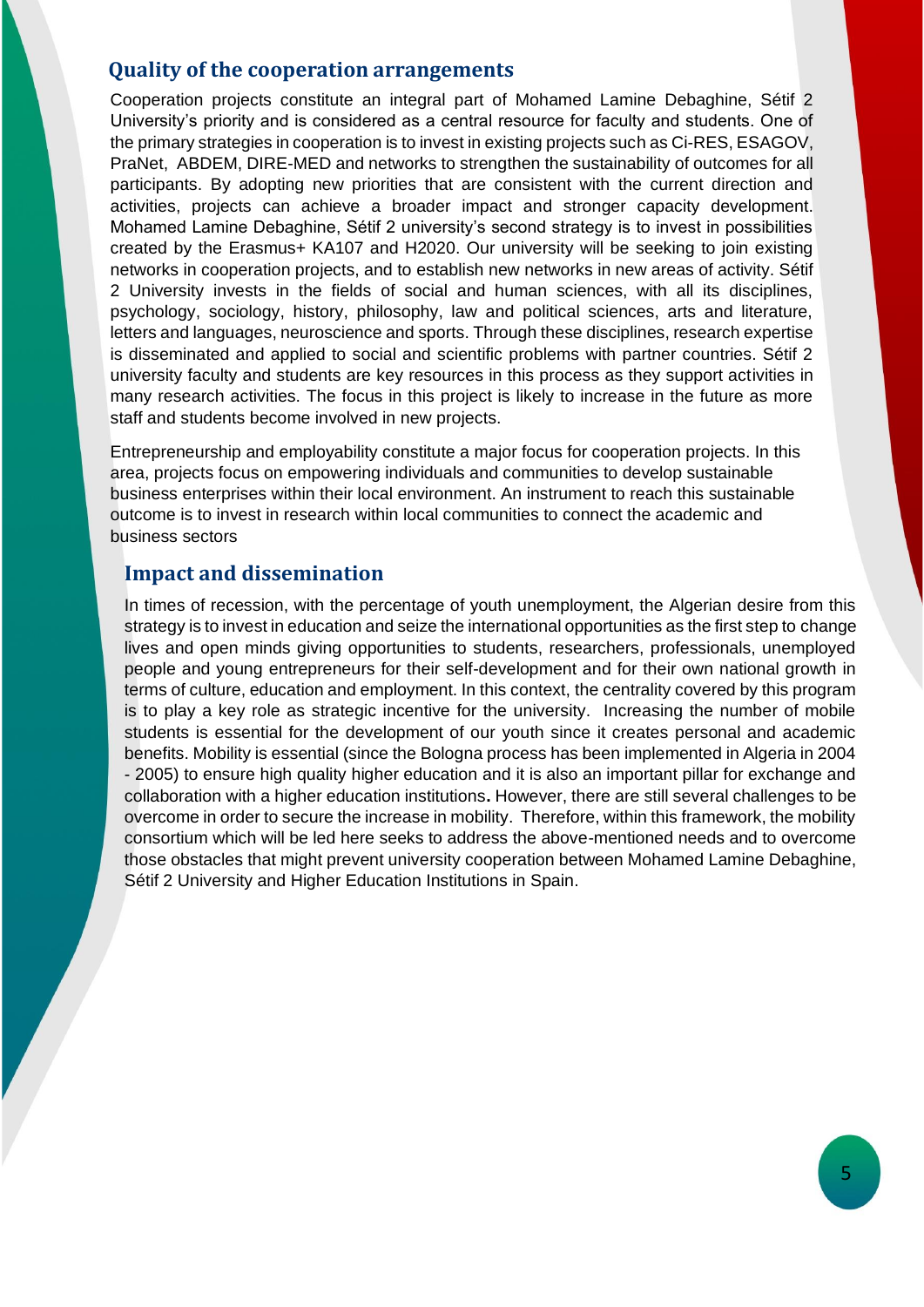## **Mobility at Sétif 2 University**

#### **GENERAL PRINCIPLES**

- ✓ Advertising
- ✓ Transparency
- ✓ Equity
- ✓ Full accessibility
- ✓ Inclusion
- ✓ Responsibility
- ✓ Traceability

## **PROMOTION AND CANDIDACY**

Principles and Practices:

**• The publication of the call for applications officially and widely to eligible people.** 

▪ The call for applications is accessible to all eligible candidates, and is published online on the university's website

▪ The eligibility conditions are clearly specified in the call for applications (for example, students must be enrolled in an academic program at the university).

▪ Admission requirements (such as language, letters of support, etc.) are agreed with the partner institution in advance and are clearly specified in the call for applications.

▪ The application files are collected and classified by the host institution and are accessible at any time in the event of an Audit. The archive can be digital or paper.

▪ The following documents must be the minimum required in an application file for each mobility:

For bachelor's and master's students:

1. Personal data: first name, last name, date of birth, place of birth, gender, e-mail, nationality, name of current study program and field of study.

- 2. Transcripts of records
- 3. Information relating to the mobility project, in particular:
- Motivation letter
- A learning agreement with the List of subjects that the student wishes to follow at the host EES

(Provisional learning agreement)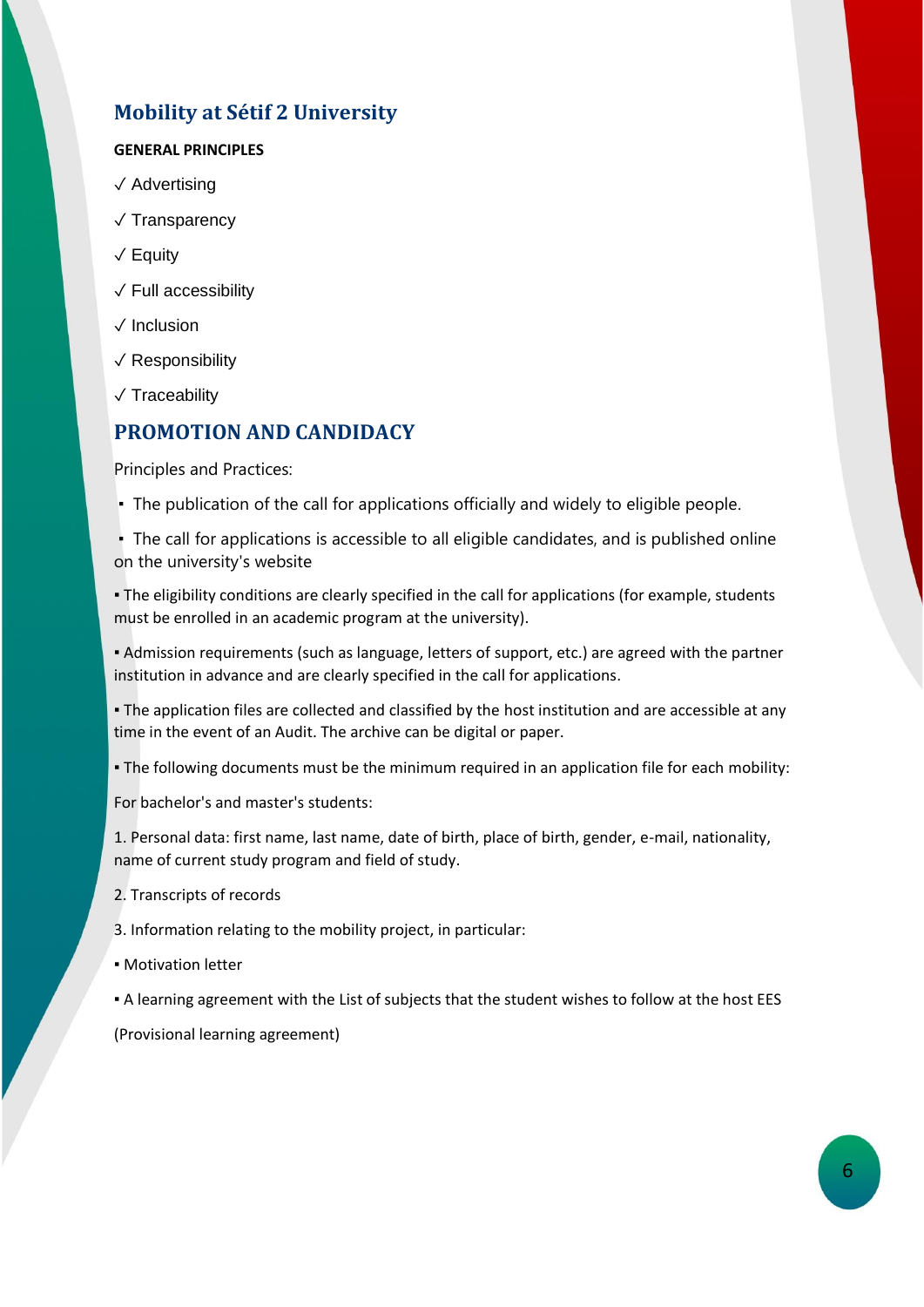▪ The following documents must be the minimum required in an application file for each mobility:

For bachelor's and master's students:

1. Personal data: first name, last name, date of birth, place of birth, gender, e-mail, nationality, name of current study program and field of study.

2. Transcripts of records

3. Information relating to the mobility project, in particular:

▪ Motivation letter

▪ A learning agreement with the List of subjects that the student wishes to follow at the host EES

(Provisional learning agreement)

Sétif 2 must verify that the candidate meets the minimum requirements for the language of instruction, as established by the host higher education institution.

For doctoral students:

1. Personal data: first name, last name, date of birth, place of birth, gender, e-mail, nationality, name of current study program and field of study.

- 2. Transcripts of records
- 3. CV and list of publications

4. Information relating to the mobility project, in particular:

**• Motivation letter** 

▪ overview of the research activities, results and objectives to be undertaken during the mobility as agreed with the supervisor of the potential host institution and, if applicable, a list of seminars which the student wishes to attend the Hosting HEIs

5. Letter of support from the potential host university supervisor. In the letter of support, the supervisor must confirm his willingness to welcome the candidate and supervise him in the activities described in the research proposal. The letter of support will also provide proof of the candidate's language proficiency and it may also include information about the mobility period.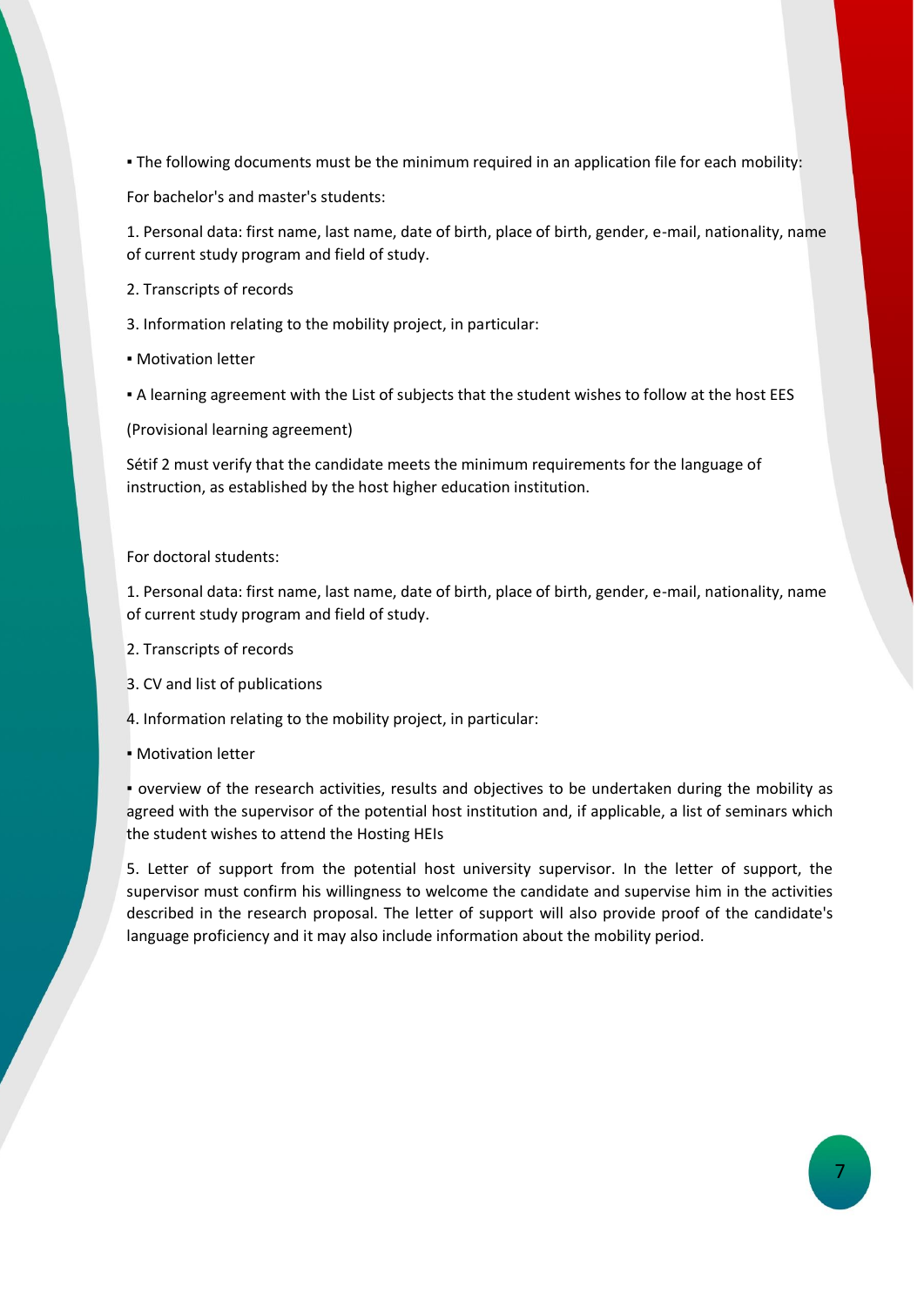For staff:

1. Personal data: first name, last name, date of birth, place of birth, gender, e-mail, nationality, current position covered and field of study.

- 2. CV (all staff) and list of publications (academic staff only)
- 3. Information relating to the mobility project, in particular:
- **Motivation letter**
- Provisional work plan

4. Letter of support issued by the potential supervisor of the host higher education institution. In the letter of support, the supervisor will confirm his willingness to welcome the candidate and supervise him in the Activities described in the work plan. The letter of support will also provide the candidate's proof of language proficiency and it may optionally include information about the provisional period of mobility.

#### **ACADEMIC ASSESSMENT AND SELECTION**

Main principles and practices:

▪ The selection is made according to criteria that are transparent, documented and accessible to the public. This must take into consideration the candidate's academic performance (previous studies, GPA, extra-curricular activities, etc.) and the quality of the application (motivation letter, learning agreement).

▪ The European Commission recommends that, as long as academic merit is equivalent, preference should be offered to participants from disadvantaged socio-economic backgrounds.

▪ The evaluation committee is officially appointed and accessible to the public. Evaluators should not have a conflict of interest in the process for personal, academic or economic reasons.

▪ At the end of the selection process, the higher education institution in the partner country must archive and keep the full ranking of applicants who have applied for mobility, including applicants who have been rejected.

## **ANNOUNCEMENT AND PUBLICATION OF RESULTS**

Principles and Practices:

▪ Setif 2 is generally responsible for informing applicants of the results of the selection process but.

▪ The results must be made public.

#### **APPOINTMENT and ACCEPTANCE**

Principles and Practices:

▪ Sétif 2 sends the list of nominated candidates (nomination letter) to the host HEI

. The list of nominated candidates is shared by Sétif 2 according to the procedures and deadlines previously agreed with the host HEI.

▪ Each candidate receives a communication regarding the awarding of the scholarship from the host HEI and is required to sign a "Grant Agreement" detailing the regulations, financial support and terms of payment.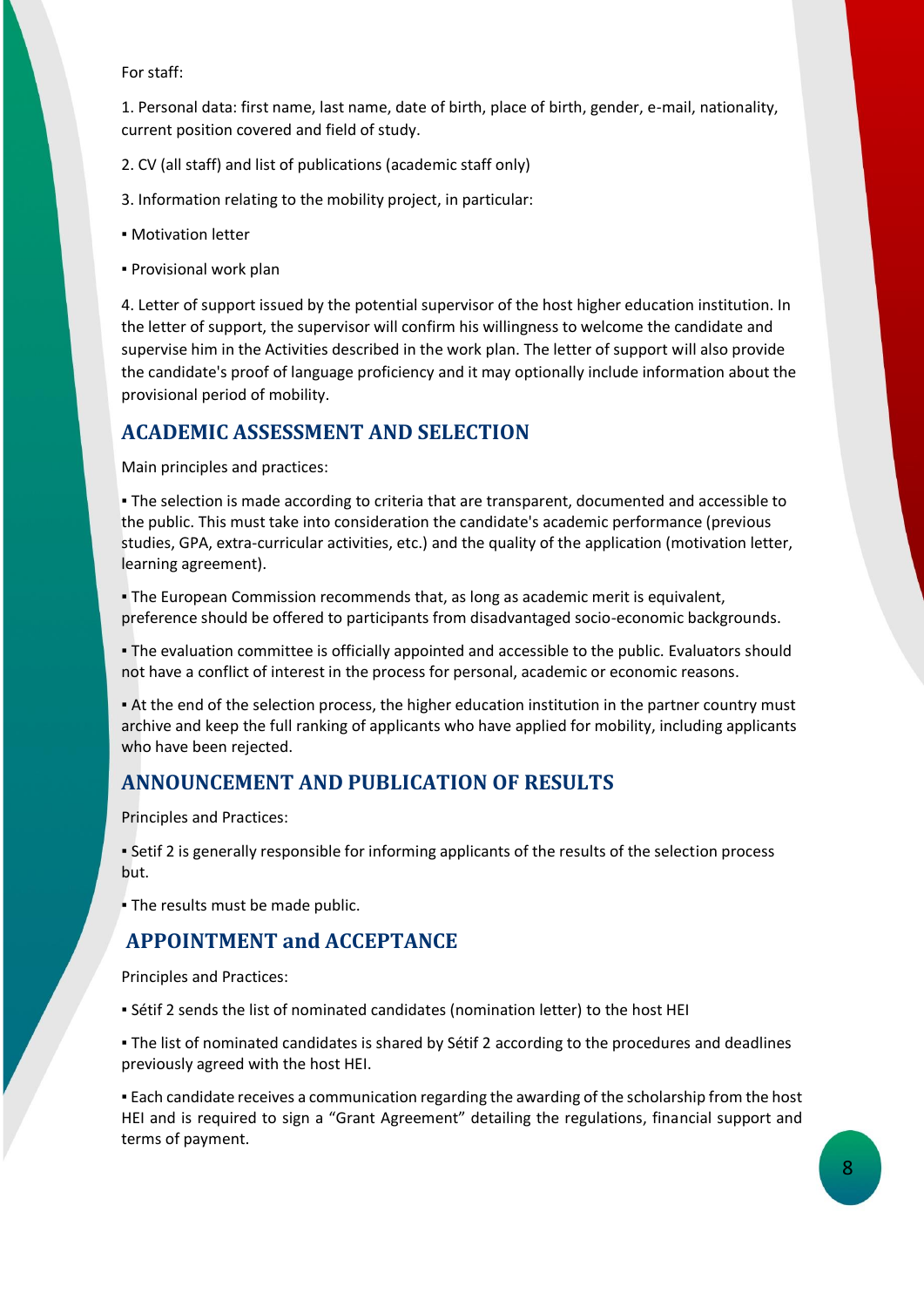## **5.6 Equivalence of modules:**

An academic year in Algeria corresponds to 60 credits divided equally over two semesters; The workload for one year of full-time study (academic year) is 60 ECTS, 30 ECTS per semester.

Each study program includes a precise description of the courses and the number of ECTS which are based on the workload that students need to achieve the expected learning outcomes.

The Learning Agreement must include all the educational components to be carried out by the student at the Receiving Institution and make sur that the modules credits are 30 ECTS per semester and it must contain as well the group of educational components that will be replaced at Setif 2 University also withe 30 ECTS per semester

In countries belonging to the European Higher Education Area (EHEA) an academic year of fulltime study is normally made up of educational components to 60 ECTS credits.

So, when making sur that the educational components are similar in the two institutions and the total number of the credits is the same, the equivalence of records will be guaranteed at the sending institution before the mobility start.